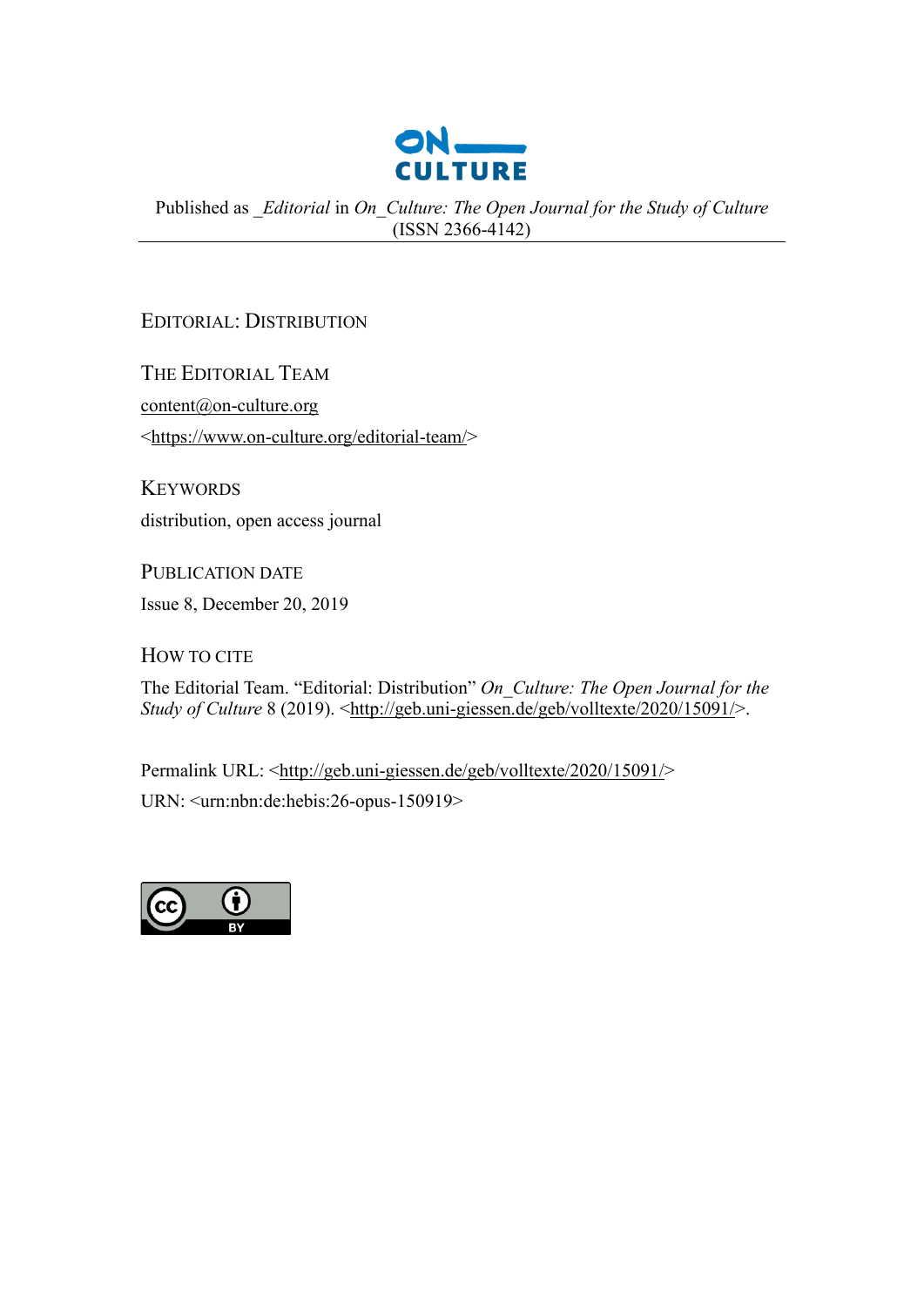## Editorial: Distribution

As a concept and topic for the study of culture, 'distribution' can point to a variety of flows of objects. These may range from material goods and media formats to ephemeral opinions, but can also include power structures, the dissemination of knowledge or the traveling of cultural works and theoretical concepts. Distribution is thus ideally situated to grasp changing landscapes of cultural production, academia, and knowledge institutions. This issue of *On\_Culture* sets out to explore the concept of distribution across disciplines, opening the scope from media studies and global history to the study of culture at large. How is distribution conceptualized, how is it structured, and which agents can influence the direction of movement? Distribution triggers associations to hierarchical systems and traditional forms of supply. It, however, also allows to broaden the scope to non-linear processes of circulation, to egalitarian forms of sharing and mobilities against the grain. By combining it with broader issues such as agency, collectivity, digitality, or knowledge production, the issue seeks to capture distribution in its multiplicity of (political) implications, contexts, infrastructures, and applications.

<span id="page-1-0"></span>In recent years, media studies have shifted questions of distribution into sharper focus, especially in regard to media productions and the emergence of digitally distributed audiovisual content. Points of interest have not only been the narrative innovations this entailed, but also the power structures which these new networks of content dis-semination inevitably include.<sup>[1](#page-4-0)</sup> This complex also includes the establishment of new economies that rely on self-distribution and emerging media ecologies. Moreover, content has become accessible through transmedial story-worlds that make use of multifaceted distribution systems, from toys, websites, and comics to TV series, video games, and various avenues of feature films. This poses questions of media specificity and challenges the ways we can address this specificity across formats, platforms, and materialities.

This issue of *On Culture* does not only feature current processes of distribution, as several historical case studies help to put the present into context. This long view enables perspectives on the continuities, breaks, and differences in researching distribution. These lasting influences may direct us to varied processes across the globe, from the history of printing, comics distribution in 1960s Europe to post-war film distribution in Japan. These processes, although different in form, all point towards revolutions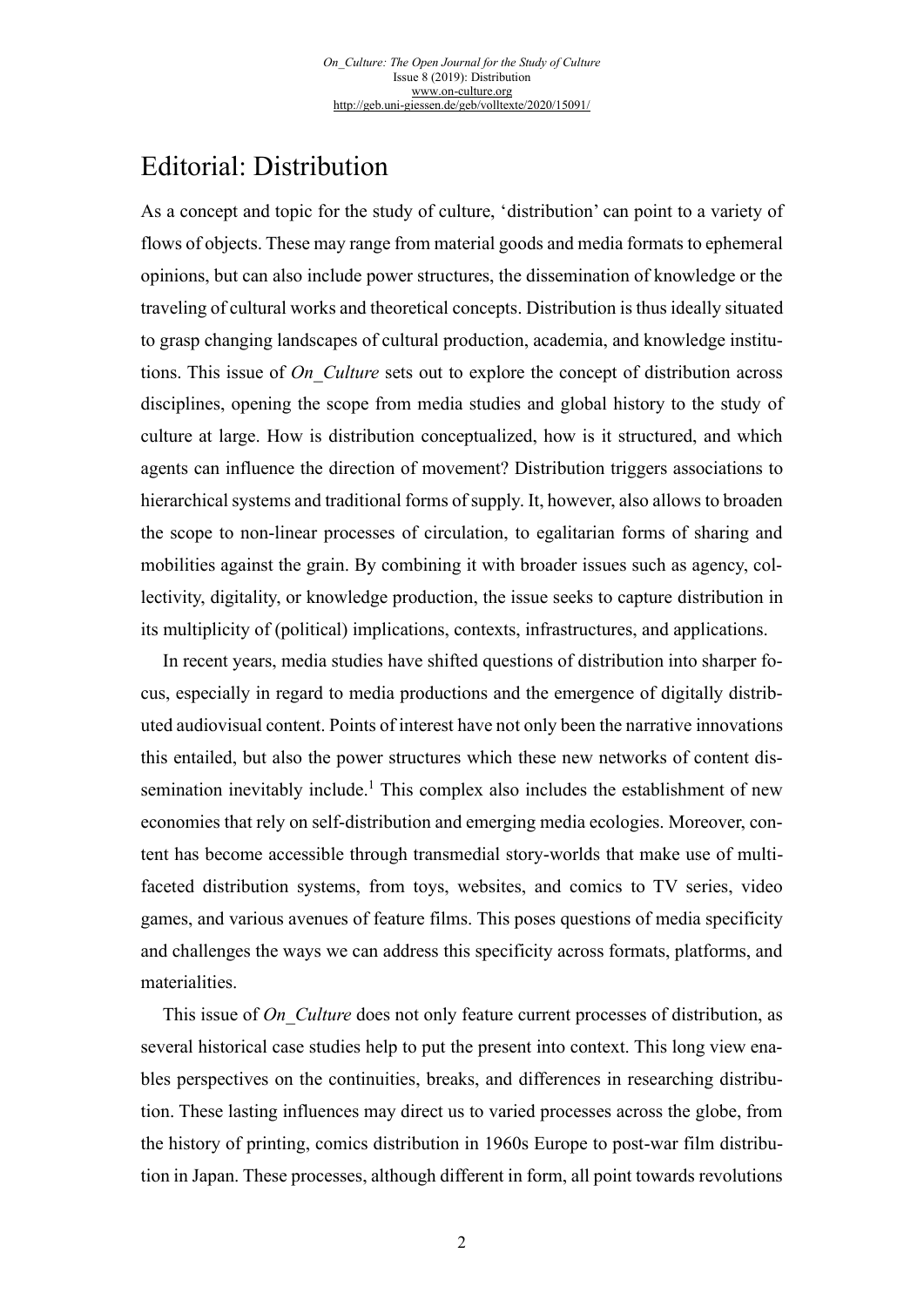of means of distribution of knowledge, experiences, and ideologies, making clear similarities with contemporary situations – be it via algorithms, personal preference, or innovations in technology.

The contributions deal with conceptualizations of distribution in a variety of ways, beginning with [Jennifer Holt'](http://geb.uni-giessen.de/geb/volltexte/2020/15092/)s \_*Essay* which explores the numerous ways in which the concept of distribution is utilized in media studies and the study of culture. She emphasizes the relations of distribution patterns to platformization, data, and capital, using recent examples from the film industry that highlight the urgency of the topic. Digital distribution heavily relies on data flows, data mining, and data storage, and Holt connects these matters to frame the "Data Troubles" of the current moment expertly.

The case study of [Stefan Werning'](http://geb.uni-giessen.de/geb/volltexte/2020/15093/)s contribution "Itch.io and the One-Dollar-Game: How Distribution Platforms Affect the Ontology of (Games as) a Medium" brings together game studies, platform, and distribution studies. In his analysis, he shows the entanglement of the One-Dollar-Game and the video game distributor Itch.io. This draws our attention to the software affordances of the platform that shaped the category and highlights the dependence of distribution to the materiality of its circumstances.

[Rea Amit,](http://geb.uni-giessen.de/geb/volltexte/2020/15094/) in his *\_Article* "Programming a Public Mediascape: Distribution and the Japanese Motion Pictures Experience," turns to Japanese film distribution in the postwar years of the 1950s and '60s. He explores the programming practices of the time, charting the collectivization of cultural life experiences and media aesthetics that the Japanese format of the "program picture" afforded. Amit's research encourages a wide scope of distribution studies, taking into account the specificity of space and time, viewing practices and their relation to collectivity.

[Cornelia Bogen'](http://geb.uni-giessen.de/geb/volltexte/2020/15095/)s article "Traveling Media Structures — Adaptation and Demarcation in China's Public SARS Discourse" examines the principles governing communication about healthcare in China through the example of SARS (the first globally emerging infectious disease of the 21st century). Bogen compares Chinese healthcare discourses to healthcare communication in Europe, relying on a theory of multiple Modernities.

In his *Article*, [Bennett Gilbert](http://geb.uni-giessen.de/geb/volltexte/2020/15106/) takes a closer look at the intellectual history of the "pre-printing" period and argues that distribution by impression, or print, is part of a very ancient metaphor for understanding communication by the making of multiples. Moreover, Gilbert points to the role of later medieval and late Scholastic philosophy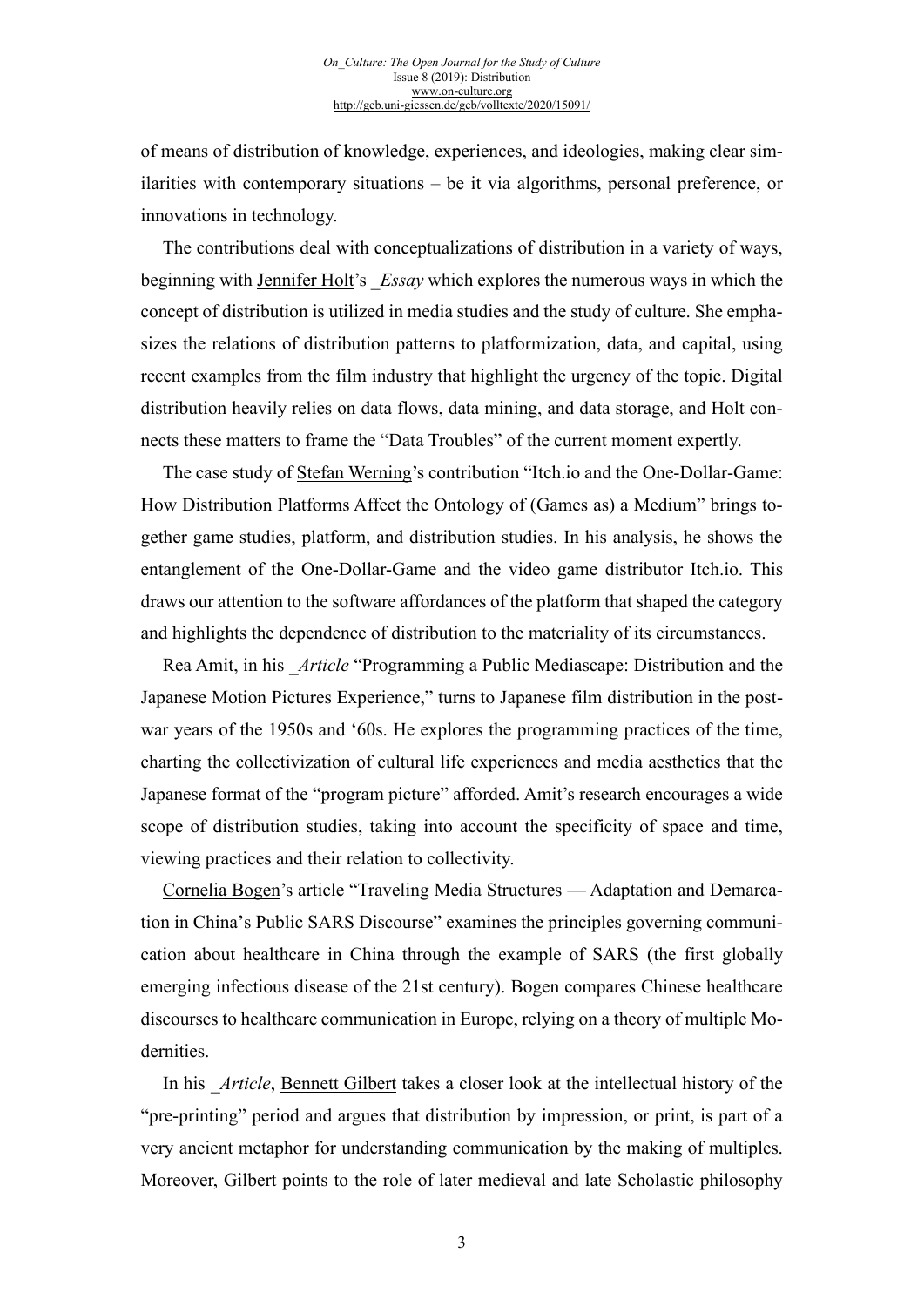for the development of notions of communication that ultimately led to the technology of replicating texts and images for wide and continued distribution.

[Jessica Burton'](http://geb.uni-giessen.de/geb/volltexte/2020/15096/)s "A Coordinated Europeanisation of the Comics Industry through Distribution: The Politics of the Global Journey of Astérix and Tintin through the Strategic Distribution of their Magazines and Contents in the 1960s" explores the distribution channels and policies of the comics magazine format, and maps out the continentalization of the industry over a decade. Her *Article* emphasizes the importance of organic local networks, as well as the overlapping of local, national and international networks, which were instrumental to the success of the efforts to 'de-Americanize' the comics industry.

[Maria Cristache,](http://geb.uni-giessen.de/geb/volltexte/2020/15098) in her *Perspective* "Modernist Architecture and Visual Culture: Online Forms of Distribution," analyzes two examples of visual representation of architecture provided by *Socialist Modernism,* a digital platform that documents and aims to protect modernist architecture from Central and Eastern Europe. Her exploratory analysis shows quite plainly the relevance of the generated data by the platform for other directions of research, such as visual analysis, cultural heritage, postsocialism, and urban studies.

[Marilyn Allen'](http://geb.uni-giessen.de/geb/volltexte/2020/15097/)s *Perspective* uses a bi-column structure to showcase the distributed agency that is created when the digital continues to take over. Using voice-recognition software that interprets a text written and read by Allen, the form of her contribution playfully enables new ways of thinking about subjectivity, digitality, and the relationship of text and meaning. As always, we warmly welcome readers to contribute to this issue at any time by submitting further pieces for the \_*Perspectives* section.

Conceptualized as an Open Access journal from the beginning, *On\_Culture* is proof that new media distribution opportunities carry with them a great emancipatory potential. In the case of scholarly publishing, the Open Access movement allows us to pursue alternative means of knowledge distribution, shaking up traditional forms of research dissemination. Thus, the concept of distribution is not only central to the research this issue assembles, but to the journal as a whole and we hope you enjoy exploring the different avenues it offers.

Giessen, December 2019 The Editorial Team